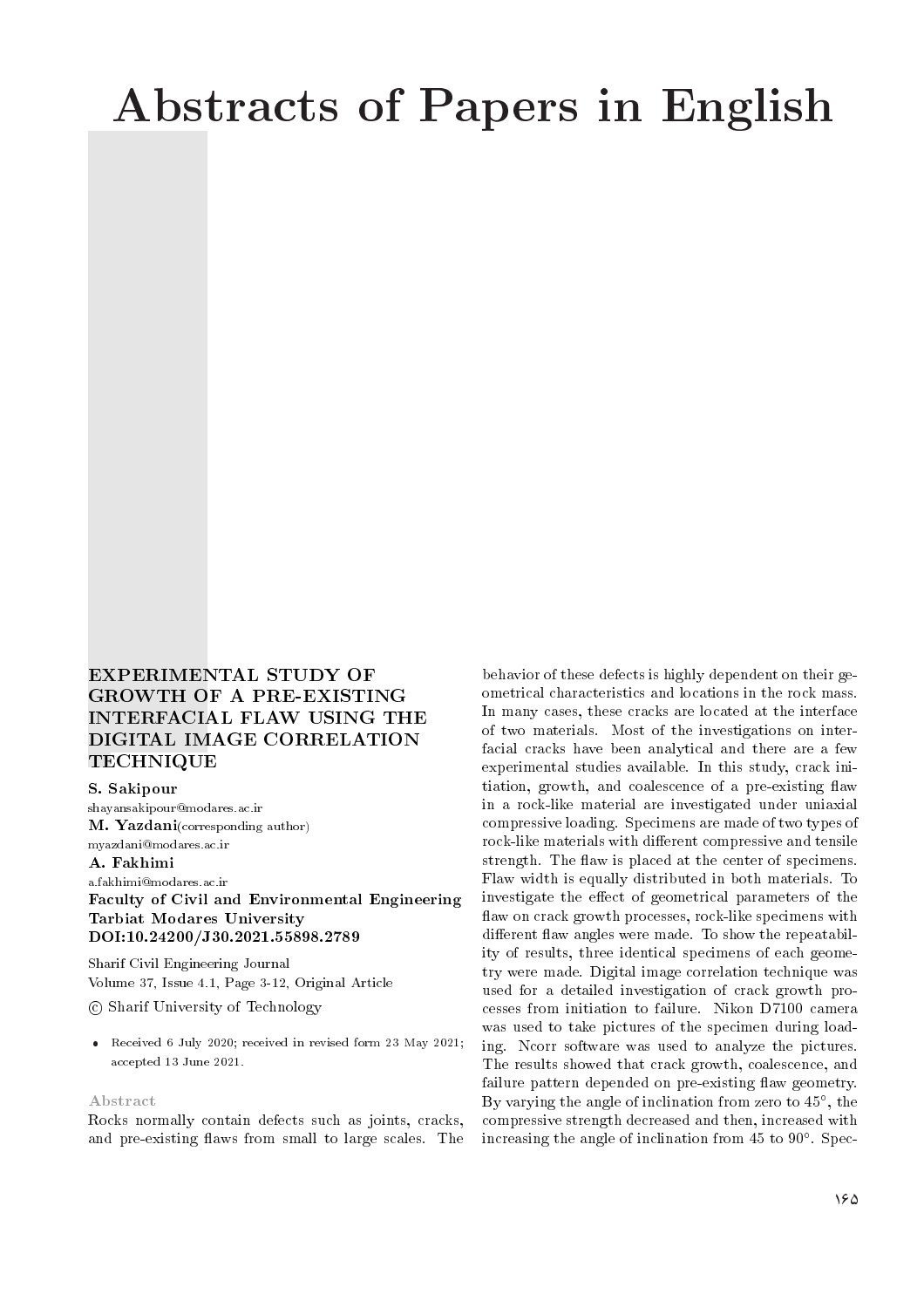imen with  $45^{\circ}$  flaw had the least compressive strength because theoretically maximum shear happens at this angle. For flaws with angles of  $0$  to  $30$  degrees, failures are caused by the growth of wing cracks. However, from 45 to 75 degrees, failures often occur with the propagation of the shear crack along the interface. At the angle of 90 degrees, a tensile crack is formed at the center of the sample along the interface. The results showed that crack growth and failure pattern depended on preexisting flaw geometry.

Key Words: Interfacial flaw, rock-like material, crack growth, digital image correlation (DIC), failure pattern, uniaxial compression test.

### ASSESSMENT OF INOCULUM TO SUBSTRATE RATIO'S EFFECT ON DRY ANAEROBIC DIGESTION PROCESS PERFORMANCE

### F. Ziaei

fazel.ziaee@modares.ac.ir N. Mokhtarani(corresponding author) mokhtarani@modares.ac.ir

### Faculty of Civil and Environmental Engineering Tarbiat Modares University DOI:10.24200/J30.2021.56446.2829

Sharif Civil Engineering Journal Volume 37, Issue 4.1, Page 13-19, Original Article

c Sharif University of Technology

 Received 12 August 2020; received in revised form 24 April 2021; accepted 15 May 2021.

#### Abstract

Nowadays, the world's population growth and improved standards of living have given rise to increased global waste production. This rate is even higher in developing countries. For example, in Iran's capital, Tehran, about 7,000 tons of waste is generated daily. Improper management of these massive amounts of solid waste causes many serious human health and environmental issues. According to statistics, 60% of municipal waste in most developing countries is made up of biodegradable organic materials. Anaerobic digestion (AD) is one of the most common waste management techniques which have been utilized for several decades to manage municipal wastes. Additionally, AD benefits society by producing bioenergy and biosolids that can be used as fertilizers. Today, dry anaerobic digestion (DAD) has gained much

more attention in comparison to liquid anaerobic digestion due to its lesser water requirement, smaller reactor volume, and higher biogas production. Since DAD is a biological process, the inoculum to substrate ratio  $(I/S)$ is an effective parameter in AD-based processes. In this regard, the effect of the  $I/S$  ratio on the DAD of organic waste with fruit and vegetable waste provided by the Tehran fruit and vegetable market at mesophilic conditions was investigated in this study. Experiments were conducted at four different I/S ratios  $(0.25, 0.5, 1, 2)$  in bench-scale reactors using the sludge supplied from the South Tehran wastewater plant. Different operational and controlling parameters including pH, chemical oxidation demand (COD), oxidation-reduction potential (ORP), volatile fatty acids (VFAs) concentration, and the composition of the biogas were assessed in the experiments. According to the results, when the I/S ratio was below one, the volume of the biogas decreased due to the accumulation of VFAs. The best result was gained when the I/S ratio was 2 resulting in 0.35 lit CH4/g VS production and 77% removal of Volatile solids (VS).

Key Words: Municipal solid waste management, dry anaerobic digestion, biogas, inoculum.

### EVALUATION OF LOCAL DAMPING EFFECT ON STATIC AND DYNAMIC BEHAVIORS OF GRANULAR MATERIALS USING DEM MODELING

N. Mahbubi Motlagh n mahbubimotlagh@sbu.ac.ir A. Mahboubi Ardakani(corresponding author) a mahboubi@sbu.ac.ir A. Noorzad n noorzad@sbu.ac.ir Faculty of Civil Water and Environmental Engineering Shahid Beheshti University DOI:10.24200/J30.2021.56704.2848

Sharif Civil Engineering Journal Volume 37, Issue 4.1, Page 21-32, Original Article

c Sharif University of Technology

 Received 28 October 2020; received in revised form 1 April 2021; accepted 26 June 2021.

#### Abstract

Frictional sliding may not be sufficient for the stability of a system. In almost all models in the Discrete El-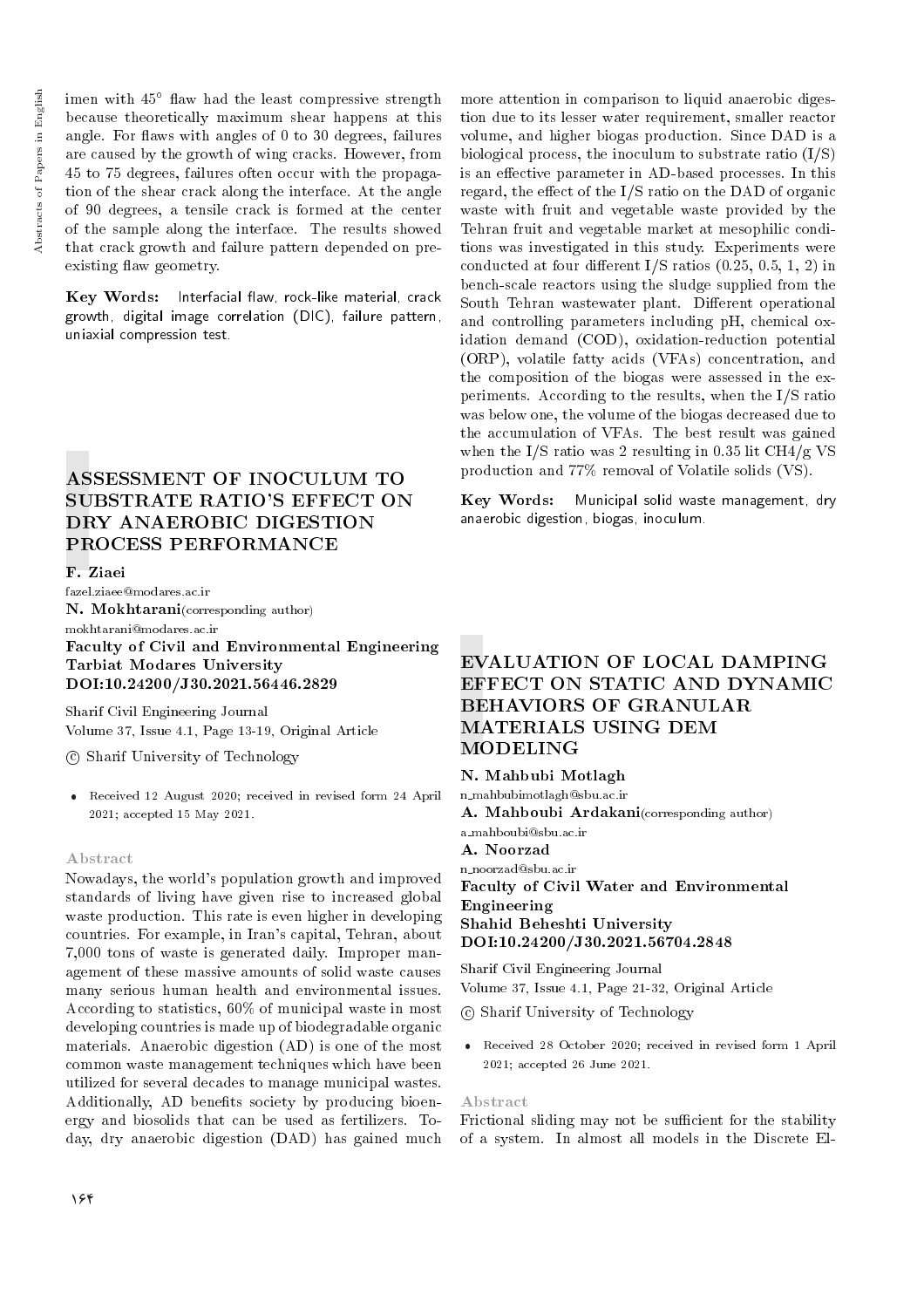ement Method (DEM), a local non-viscous damping is used to balance the system by applying a damping force with a magnitude proportional to the unbalanced forces to each particle. The predicted macroscopic behavior of simulated particle assembly is influenced by the damping coefficient  $(\alpha)$ . In the present research, after calibrating the DEM simulations with the results of static and cyclic triaxial tests performed on sand samples containing rounded and angular particles under confining pressure of 100 kPa and cyclic stress ratio of 0.5, to study the effect of local non-viscous damping on the static and dynamic behavior of sands, different values of damping coefficient  $(0.5, 0.6, 0.7, 0.8, 0.9)$  were used in simulations (in three-dimensional conditions). Then, the effects of initial void ratio, confining pressure, and particle shape on the behavior of the simulated samples were determined. The simulation results of the samples under static triaxial tests indicate that the effect of local nonviscous damping on the quasi-static behavior of granular materials is not signicant. Under the same conditions, the energy stored in the samples with different damping coefficients is approximately equal. Angular specimens have a higher stored energy level.  $\alpha$  has no significant effect on the coordinate number, magnitude of contact forces, and the maximum deformation in samples at the end of the static triaxial tests (20% axial strain). Upon increasing the damping coefficient from  $0.5$  to  $0.9$ , the maximum rotational and translational velocities of both groups of samples are reduced. The higher the value of  $\alpha$  considered in the simulation of cyclic triaxial test, the greater the dissipated energy of sample; thus, its damping ratio increases. By increasing the  $\alpha$  coefficient, the shear modulus of round and angular particles decreases. The damping coefficient does not have a significant effect on the number of contacts between particles in the samples under cyclic triaxial tests, but the magnitude of contact forces, maximum rotational and translational velocities of the particles, and maximum deformation occurred in samples decreased with damping coefficient.

Key Words: Discrete element method simulations, granular materials, triaxial tests, local non-viscous damping coefficient.

### THE EFFECT OF WASTE MARBLE POWDER AND SILICA FUME ON THE MECHANICAL, ENVIRONMENTAL AND ECONOMIC PERFORMANCE OF CONCRETE

M. Ghalehnovi ghalehnovi@ferdowsi.um.ac.ir Dept. of Civil Engineering Ferdowsi University of Mashhad

M. Rakhshanimehr(corresponding author) m.rakhshanimehr@alzahra.ac.ir Dept. of Civil Engineering Alzahra University A. Khodabakhshian khodabakhshian.ali@mail.um.ac.ir Dept. of Civil Engineering Ferdowsi University of Mashhad DOI:10.24200/J30.2021.56505.2834

Sharif Civil Engineering Journal Volume 37, Issue 4.1, Page 33-47, Original Article

c Sharif University of Technology

 Received 1 November 2021; received in revised form 6 March 2021; accepted 24 April 2021.

### Abstract

One of the most widely used materials in the construction industry is concrete and one of its main constituent elements is cement. Cement production, in addition to consuming non-renewable natural resources, emits greenhouse gases and pollutes the environment. Waste marble powder (WMP) is an industrial by-product that the marble factory generates considerable amounts during stone processing. WMP mostly not used in the industry nor being recycled and causes serious environmental problems. Silica fume (SF), also known as micro silica, is an ultrafine powder collected as a by-product of the silicon and ferrosilicon alloy production. This paper presents the results of an experimental investigation of mechanical properties carried out on the concrete mixes containing WMP and SF as a partial replacement of Portland Cement (PC). In all concrete mixtures, a constant water/binder ratio was used and concrete mixtures with a target initial slump of  $80 \pm 10$  were prepared. All of the concrete mixtures were assessed in terms of environmental, economic and mechanical aspects. Global warming potential, fossil fuel depletion potential and acidication potential were considered as environmental indicators of concrete mixtures production.

Finally, it was observed that the mechanical properties of concrete containing WMP are improved for replacement ratios up to 10%. The use of SF improved the performance of all mixing designs and compensated for the shortcomings in the mechanical properties of concrete containing high percentages of WMP. Mechanically, the best percentages for simultaneous use of WMP and SF are 5% and 10%, respectively. From an environmental point of view, replacing 20% of WMP and 10% of SF with PC, not only leads to the production of concrete with suitable mechanical properties but also reduces the use of cement by 30% and the resulting environmental pollution. The combined index designed in this study showed that the optimal mix design in terms of mechanical, environmental and economic belongs to a mixture in which 5% WMP and 5% SF are used simultaneously.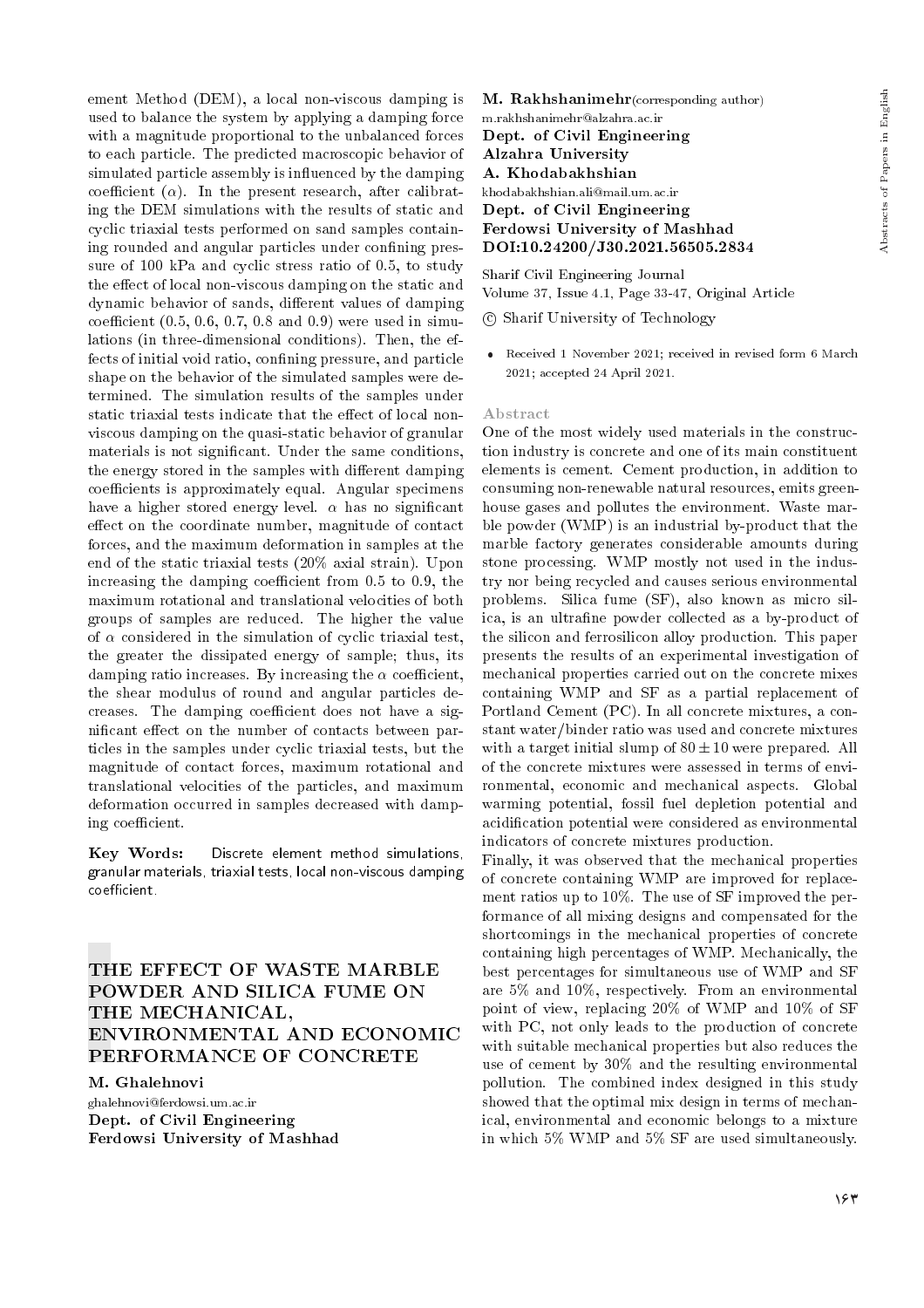Key Words: Waste marble powder, silica fume, mechanical, environmental and economic, concrete.

### EVALUATION OF SHEAR BEHAVIOR OF SANDWICH PANEL SHOTCRETED BY LOW-CEMENT **MATERIAL**

#### S. Safari

saharsafari@semnan.ac.ir O. Rezaifar(corresponding author) orezayfar@semnan.ac.ir

#### M. Gholhaki

### mgholhaki@semnan.ac.ir Faculty of Civil Engineering Semnan University DOI:10.24200/J30.2021.56800.2858

Sharif Civil Engineering Journal Volume 37, Issue 4.1, Page 49-56, Original Article

c Sharif University of Technology

 Received 15 November 2020; received in revised form 29 May 2021; accepted 26 June 2021.

#### Abstract

In modern life, with the advancement of science and technology, human need for prefabricated structures is felt more. Therefore, the study of prefabricated structures becomes very important. Lightweight prefabricated structures are among the items that need further studies and researches. These panels have high execution speed and are earthquake resistant. These elements are used as wall and ceiling in structures. It is necessary to study the shear capacity and performance of these lateral panels against and reciprocating loads.

In this study, the compatibility of prefabricated structures with nature and reduction of maximum pollution have been considered. For this purpose, an attempt is made to use materials compatible with nature and replace them with cement. This study is a laboratory study of the lateral bearing capacity of lightweight prefabricated panels and its integration with the desired materials. Five shear walls consisting of a thatched specimen and two specimens are made using bentonite. A one-story structure with bentonite was also examined and reinforced.

The results of the samples are presented in the form of hysteresis curves and push finally hardness diagram. Finally, the results are compared. The sample with a cement grade of 400 had the highest load capacity and was able to withstand 52.33 kN load. Also, the straw sample suffered the least load. The highest difficulty is related

to the sample of a one-story building, followed by the cement sample with a grade of 400. The straw sample has the least hardness. The decrease in stiffness occurred in the samples with a steep slope. The amount of energy absorbed by each sample is equal to the area under the cover curve. The sample with a grade of 200 cement has the highest area under the curve, thus absorbing the highest amount of energy. The thatch sample absorbs the least amount of energy. The average ductility of a single-story structural sample is higher than that of other samples. The thatched specimen has the lowest ductility.

Key Words: Sandwich panels, load-bearing capacity, shear behavior, shotcrete, cement.

### DISPLACEMENT POTENTIAL FUNCTIONS FOR ELASTODYNAMIC PROBLEMS IN TRANSVERSELY ISOTROPIC MEDIA BASED ON NONLOCAL STRAIN GRADIENT **THEORY**

### P. Nateghi\_Babagi

p.nateghi2@stu.nit.ac.ir B. Navayi Neya(corresponding author) Faculty of Civil Engineering Babol Noshirvani University of Technology M. Eskandari Ghadi ghadi@ut.ac.ir Faculty of Civil Engineering Tehran University DOI:10.24200/J30.2021.57405.2908

Sharif Civil Engineering Journal Volume 37, Issue 4.1, Page 57-67, Original Article

c Sharif University of Technology

 Received 16 January 2021; received in revised form 8 May 2021; accepted 23 May 2021.

#### Abstract

Today nanotechnology has become important in many fields, including industry, medicine, engineering, aerospace, national security and electronics. As the dimensions of the structures decrease, the effects of size play a crucial role in properties of the media. Mechanical properties, electrical conductivity, thermal properties and other known chemical and physical properties are some examples that differ on nanoscales. Classical continuum mechanics are impotent to cover the effects of dimensions of the constituents of the media on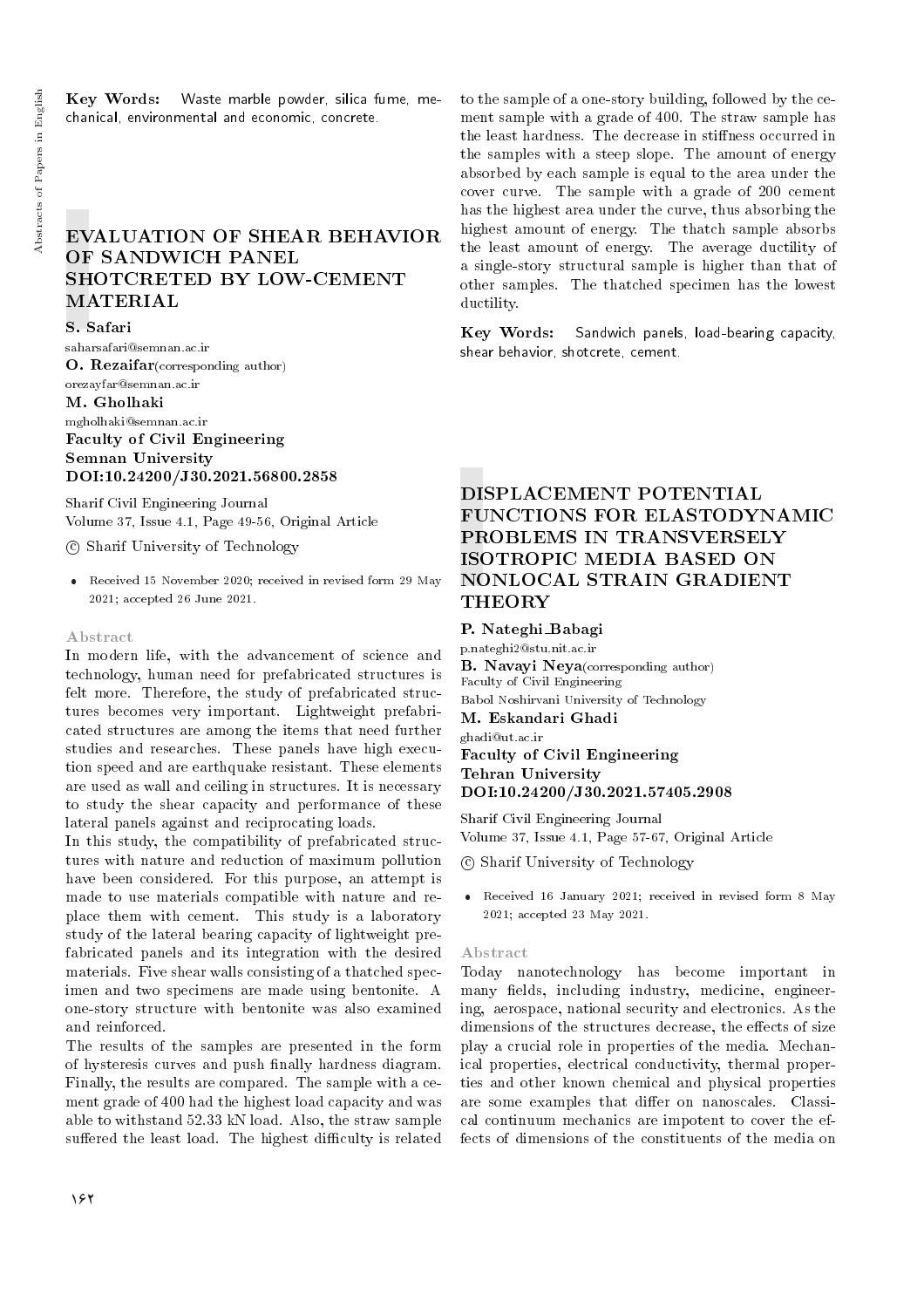nanoscales. Hence, several non-classical continuum theories, including non-local elasticity theory, strain gradient theory, and non-local strain gradient theory, have been developed by researchers to explain size-dependent mechanical behavior on a nanoscale.

In this research, governing equations in terms of displacement potential functions based on nonlocal strain gradient theory are introduced for elastodynamic problems in homogeneous Transversely isotropic media. To this end, the three-dimensional equations of motion of the homogeneous Transversely isotropic media are first calculated using the nonlocal strain gradient theory. Then, using a systematic method, a set of complete displacement potential functions will be presented to solve elastodynamic problems in these media. By use of potential functions, the governing equations of motion will be decoupled. The proposed potentials include two scalar functions. One of them satisfies an 8th-order partial differential equation and 4th-order PDE is governed on the other. These potential functions are obtained in the form of a combination of wave operators, nonlocal parameter, and characteristic length, which are functionally and physically meaningful. These potential functions are obtained in the form of a combination of wave operators, non-local parameter, and characteristic length, which are functionally and physically meaningful. In addition, potential functions for limiting cases namely strain gradient theory and Eringen nonlocal elasticity theory are presented, separately. Also, by neglecting non-local parameters and characteristic length, the solution is degenerated to the Eskandari-Ghadi solution for classical theory of elasticity. Moreover, a new set of potential functions is presented to solve the elastodynamics of nonlocal strain gradient theory for the simpler case of isotropic materials.

Key Words: Displacement potential functions, elastodynamic problems, nonlocal strain gradient theory, transversely isotropic media.

### PULSE-LIKE GROUND MOTION SIMULATION USING WAVELET-BASED HILBERT TRANSFORMS

A. Roshan-Miavagi ali.roshan.ur@gmail.com A. Yazdani(corresponding author) a.yazdani@uok.ac.ir M.R. Salimi mr.salimi@uok.ac.ir

### Dept. of Civil Engineering University of Kurdistan DOI:10.24200/J30.2021.57546.2915

Sharif Civil Engineering Journal Volume 37, Issue 4.1, Page 69-79, Original Article

- c Sharif University of Technology
- Received 30 January 2021; received in revised form 17 April 2021; accepted 13 June 2021.

#### Abstract

In areas near active faults, ground motions usually show a large pulse in velocity time history. These near-field pulse-like ground motions increase the structural failure and cause extensive damage to structures. Due to the limited number of pulse-like ground motion recorded in a range of magnitude and distance, there is a small set of possible earthquake scenarios for seismic engineering in a given area, especially in areas near the fault. A new method has been proposed in this paper for simulating near-field pulse-like ground motions using instantaneous feature modeling. The proposed method is introduced based on the time-frequency process which is necessary to consider non-stationary characteristics of ground motion. In this method of simulation, wavelet-based Hilbert transform is used to extract the non-stationary characteristics of original pulselike ground motion. The stationary wavelet transform is first applied to decompose the original ground motion into a series of subband frequency, and then the instantaneous features are obtained by applying Hilbert transform on each subband frequency. Instantaneous frequencies are modeled by Gaussian distribution and the instantaneous amplitude fitted by Gaussian curves. Approximation coefficients obtained from the last level of wavelet transform are also simulated using the Gaussian curves. Pulse-like ground motion will be simulated using Hilbert and Wavelet inverse transforms and the new generated data for the instantaneous characteristics and approximation coefficients. In this study, four pulse-like ground motions of Imperial Valley1979 and Northridge 1994 were used to verify the effectiveness of this simulation method. Simulated ground motions were compared with the recorded pulse-like ground motions and various criteria were used to confirm the effectiveness of the proposed method. Peak ground acceleration, response spectrums, and arias curves which are important parameters of ground motion were used in this paper to validate the proposed method. Simulation results not only captured the main characteristics of the recorded pulse-like ground motion, but also preserved the effects of the pulse as well.

Key Words: Pulse-like ground motion, wavelet transform, hilbert transform, instantaneous frequency, instantaneous amplitude, gaussian distribution.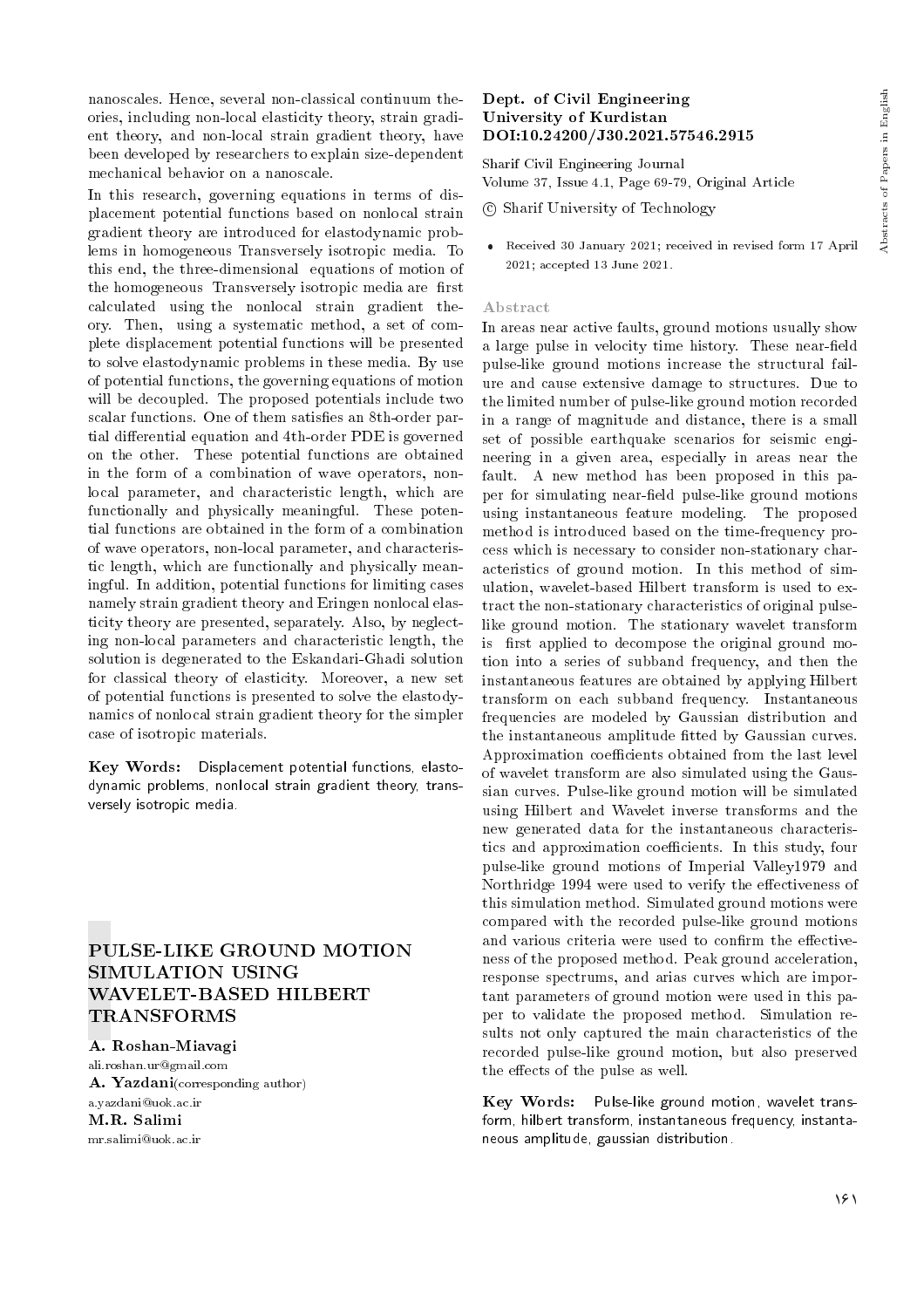## EFFECT OF AGGREGATES ON THE COMPRESSIVE STRENGTH AND PERMEABILITY OF CONCRETE

### A. Kaboudan

alireza.kaboudan@edu.ikiu.ac.ir M. Naderi(corresponding author) profmahmoodnaderi@eng.ikiu.ac.ir Faculty of Technical and Engineering of International Imam Khomeini University DOI:10.24200/J30.2021.57637.2923

Sharif Civil Engineering Journal Volume 37, Issue 4.1, Page 81-92, Original Article

c Sharif University of Technology

 Received 8 March 2021; received in revised form 15 May 2021; accepted 19 June 2021.

### Abstract

Aggregates make up between 60% and 80% of the concrete volume, being surrounded by the cement paste and their properties all have signicant impact on the behavior of concrete, during the service life for which it been designed. For this reason, a series of laboratory tests were conducted during this investigation to evaluate the effects of mechanical, durability and geometry properties of aggregates on the compressive strength and permeability of the 28-day concrete specimens. Concrete specimens were made with different types of aggregates, including granite, andesite, silica, limestone, marble and tuff. Studied mechanical properties were compressive, tensile and surface strengths, Los Angeles abrasion index, Schmidt hardness and saturated surface dry density, while permeability, water absorption and porosity were investigated as durability properties. Geometry properties of aggregates, including circularity, solidity and aspect ratio were also measured to investigate the effect of aggregates shape on the concrete compressive strength and permeability. To measure permeability and surface strength, the methods of \Cylindrical chamber" and "Twist-off" were applied, respectively, which were proposed and developed by Naderi. The results obtained revealed that a direct linear correlation, with coefficient of determination higher than 0.89 exists between compressive and surface strengths of the studied concrete specimens and parent rocks. On the other hand, parent rock compressive strength is approximately 140%-270% higher than that of the concrete containing aggregates of the same parent rock, while its permeability is nearly 59%-71% lower than the permeability of the corresponding concrete. It was also observed that concrete compressive strength decreases with increasing its permeability and vice versa. Analysis of the results demonstrated that strong correlations,

with coefficients of determination higher than 0.73 exist between concrete compressive strength, concrete permeability and the mentioned mechanical and durability properties of parent rocks and the corresponding aggregates. On the contrary, coefficients of determination lower than 0.1 were obtained for the relationship between geometry properties of aggregates, concrete compressive strength and permeability. This behavior revealed that the impact of aggregates shape on concrete compressive strength and permeability is not signicant, compared with the mentioned mechanical and durability properties of the parent rocks and the corresponding aggregates.

Key Words: Compressive strength and permeability of concrete, shape of aggregates, mechanical and durability properties of aggregates.

## LABORATORY AND NUMERICAL SIMULATION OF THE EFFECT OF WRAPAROUND ANCHORAGE OF REINFORCEMENTS ON THE BEARING CAPACITY OF SPREAD FOOTING

A. Ouria(corresponding author) aouria@uma.ac.ir H. Sadeghpour sadeghpourhamid1042@gmail.com Dept. of Civil Engineering

University of Mohaghegh Ardabili DOI:10.24200/J30.2021.57629.2922

Sharif Civil Engineering Journal Volume 37, Issue 4.1, Page 93-104, Original Article

c Sharif University of Technology

 Received 6 February 2021; received in revised form 12 June 2021; accepted 22 August 2021.

### Abstract

In this research, the effects of the wraparound anchorage on the bearing capacity of a spread footing on sand reinforced by carbon ber reinforced polymer strips were studied experimentally and numerically. A steel box with the dimensions of  $100 \times 100 \times 70$ cm was used as a test setup and the spread footing was simulated using a steel plate with the dimensions of  $20 \times 20 \times 2.5$ cm. Also, a numerical model was developed by FLAC3D software to simulate the physical model for further investigations. Laboratory tests were conducted on unreinforced and reinforced models with and without wraparound anchors with different lengths. The results of these investiga-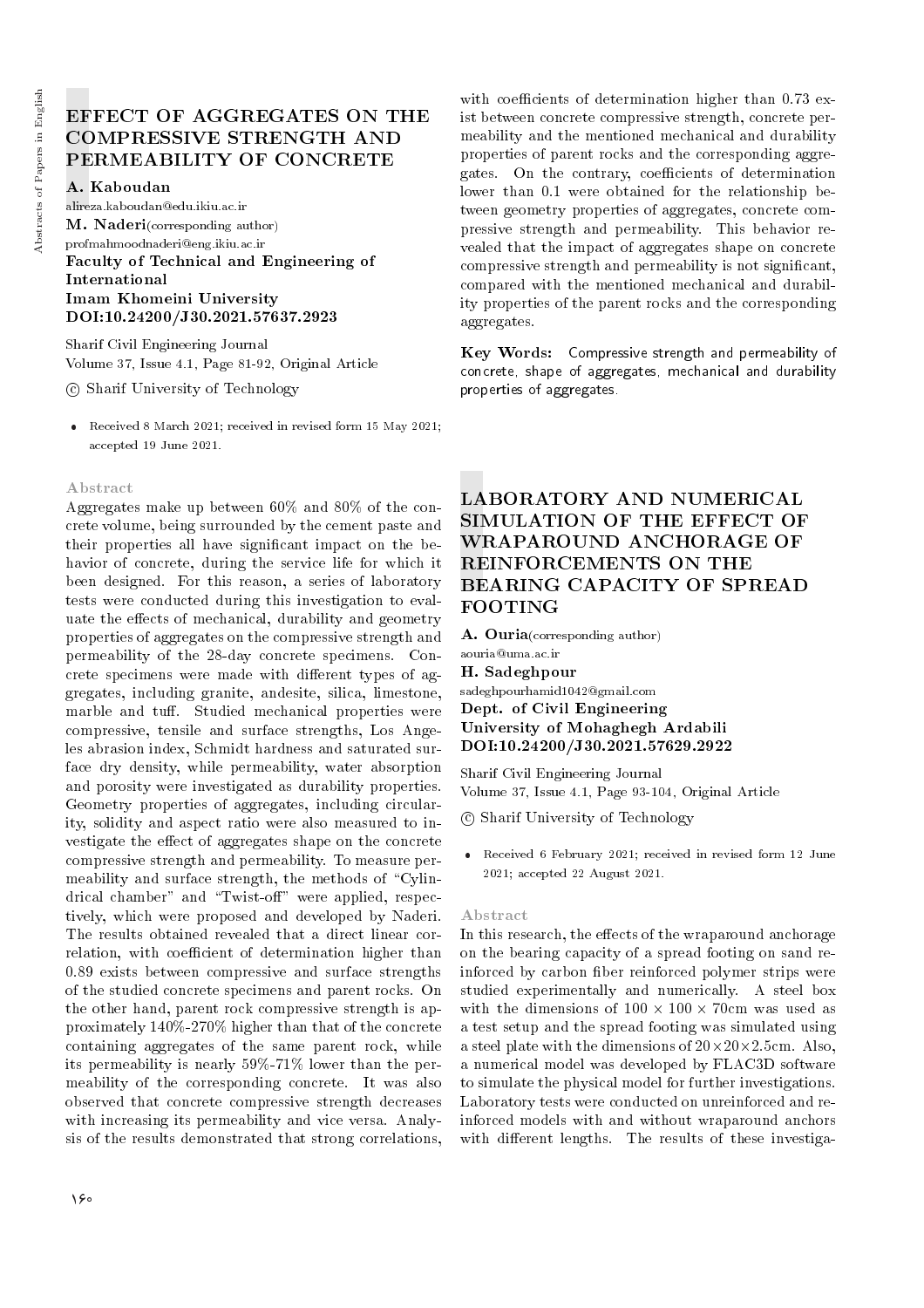tions indicated that the effect of the wraparound anchorage on the bearing capacity of the foundation was highly dependent on the return length of the anchor. Its effect on the improvement of the bearing capacity of the foundation was noticeable when the length of the anchor was long enough that the end of the reinforcement placed under the footing. Otherwise, the effect of the wraparound anchor on the improvement of the bearing capacity of the footing was negligible. Depending on the length of the return anchor, two distinct load-settlement behaviors were observed. When the length of the return anchor was not long enough, the bearing capacity of the footing showed some improvement in low settlement levels, but it approached the bearing capacity of the footing with unanchored reinforcements as the settlement was increasing. There was at least 10% improvement in the bearing capacity in this situation. For models with long return anchors, increasing the settlement of the footing increased the bearing capacity of the footing when compared to the behavior of reinforced model without wraparound anchor. The improvement of the bearing capacity of the footing was up to 27% for long anchors depending on the length of the wraparound anchor. The results of the numerical simulations indicated that the wraparound anchorage changed the stress distribution and increased the confinement of the soil elements located under the footing. Increasing the length of the return anchors led to a uniform distribution of the con fining pressure under the footing.

Key Words: Spread footing, reinforced soil, carbon fiber, wraparound anchor, bearing capacity.

#### Abstract

For reinforced concrete (RC) structures located in earthquake prone areas, inherent brittle behavior of concrete may have adverse effects on their seismic performance. Buckling-restrained braces (BRBs) are commonly employed as ductile bracing components located in seismic areas where conguring these elements in RC frames can develop a ductile steel braced reinforced concrete structures. By evaluating key limit states governing dual frame design, this study aims to present a direct displacement-based design (DDBD) method as an alternative approach to the seismic design of steel braced reinforced concrete structures. The force-deformation expression of the steel braced reinforced concrete structures was developed. The new approach for numerical modeling was proposed and validated to simulate the nonlinear behavior of dual system. Then, a number of steel braced reinforced concrete structures considering different height and bracing configurations were designed to perform nonlinear time-history (NTH) analysis under real earthquakes. The seismic response including the maximum displacement profile of all models was acquired. The maximum value of least mean square error was calculated 11% for high-rise sample models that the predicted displacements can be reliably matched with the demanded displacements of the steel braced reinforced concrete structures. The analytical results of the current study indicate that DDBD approach can be used to design ductile steel braced reinforced concrete structures in seismic zones.

Key Words: Ductile frame, RC frame, displacementbased design method, the least-squares method, nonlinear dynamic analysis.

## MODIFIED EQUATIONS FOR DISPLACEMENT-BASED METHOD OF STEEL BRACED REINFORCED CONCRETE STRUCTURES

### S. Farahani

farahani.sina@razi.ac.ir A.H. Akhaveissy (corresponding author) ahakhaveissy@razi.ac.ir Dept. of Civil Engineering Razi University, Kermanshah DOI:10.24200/J30.2021.57522.2914

Sharif Civil Engineering Journal Volume 37, Issue 4.1, Page 105-120, Original Article

c Sharif University of Technology

 Received 14 February 2021; received in revised form 29 May 2021; accepted 4 July 2021.

### REVIEW OF THE POTENTIAL USE OF BACTERIAL PRECIPITATION IN SELF-HEALING, IMPROVING DURABILITY AND PROPERTIES OF **CONCRETE**

### P. Dinarvand

dinarvandparya@gmail.com A.R. Rashno(corresponding author)

al.rashno@iaub.ac.ir

### Dept. of Civil Engineering Borujerd Branch, Islamic Azad University DOI:10.24200/J30.2021.57397.2906

Sharif Civil Engineering Journal Volume 37, Issue 4.1, Page 121-133, Review Article

c Sharif University of Technology

 Received 30 January 2021; received in revised form 1 May 2021; accepted 8 May 2021.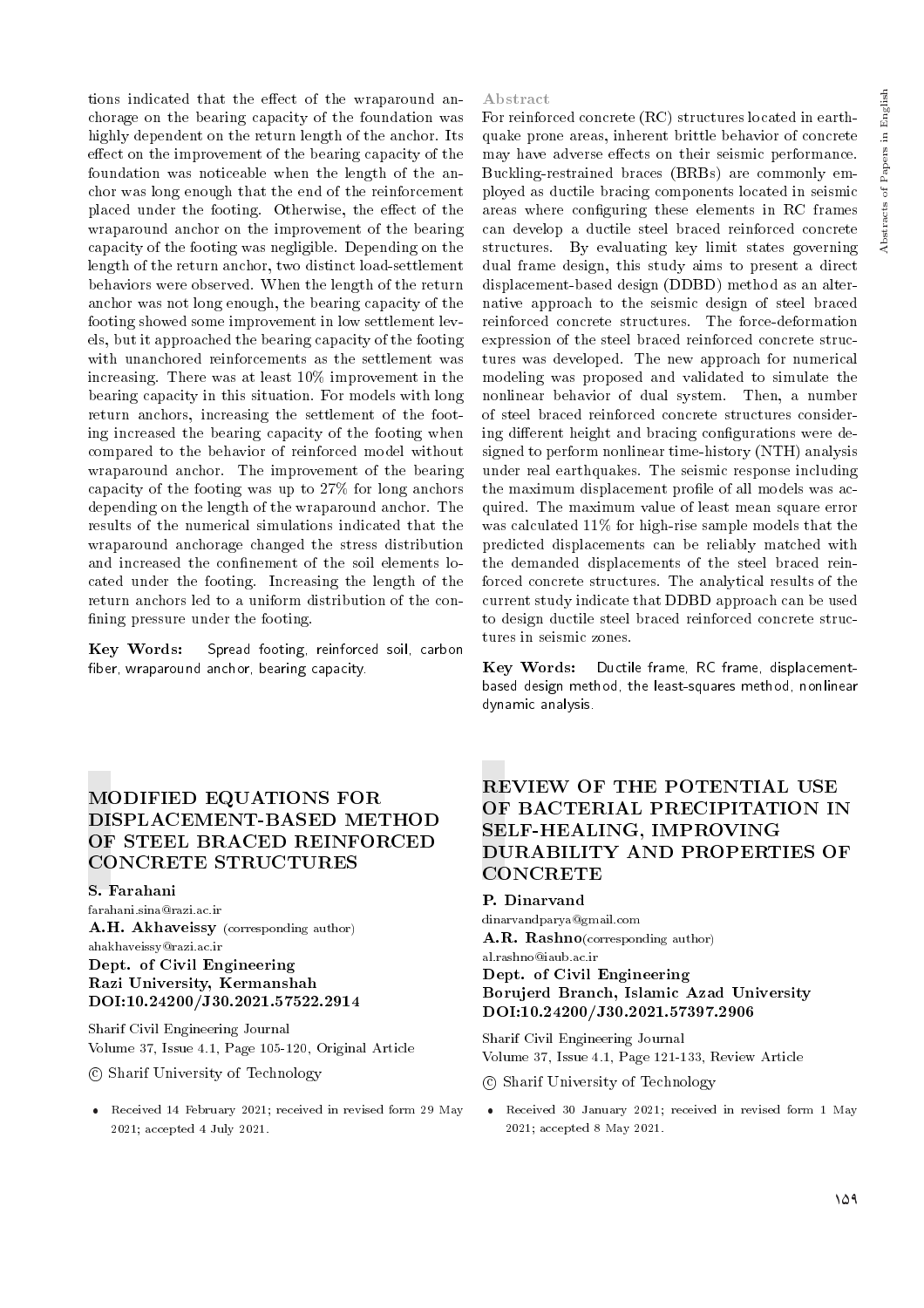#### Abstract

Concrete is one of the most widely used constructional materials which is disposed to cracking for various reasons. Cracking is one of the unavoidable defects in concrete. When micro-cracks develop and join together, a continuous network of cracks is formed inside the concrete. Cracks increase the permeability and reduce the impermeability against moisture and aggressive substances such as sulfate ions, chloride ions, and acids. These factors affect the structure durability and reinforcement corrosion and destroy the concrete matrix. The concrete self-healing approaches appear to be an appropriate idea to remove this damage. Among the different self-healing ways which are basically chemical, the Calcium Carbonate precipitation, resulting from the micro-organisms metabolic activities, is a new environmentally friendly strategy. Their ecological variety is high and can be found in different natural settings. In this way, to treat damaged structures, a microbial process is applied wherein the combination of bacteria, urea, and a calcium source forms calcium carbonate crystal that results in crack reduction, impermeability, and improved concrete mechanical properties. Biologically, the calcium carbonate precipitation helps heal the small cracks, fill pores, and bind other materials such as sand and gravel in concrete. These precipitations are the byproducts of the usual metabolic processes such as photosynthesis, urea hydrolysis, and sulfate reduction. To obtain a useful insight in this important researching area and to protect the environment, this article investigates different approaches of using bacteria in concrete, the bacteria potential to heal the cracks. Improving the properties of concrete was examined, and the laboratory results were interpreted. Investigation of the concrete micro-structure indicated the formation of the calcite crystals in the samples and conrmed the promising performance of bacteria in healing micro-cracks, improving the mechanical properties, and the concrete durability in the destructive environments. By reducing structural pores, bacterial participation at a concentration of  $10^5 - 10^7$  cells/ml led to an increase in compressive strength by 49% and a decrease in the penetration of chloride ions and water absorption to 69% and 94% , respectively. Moreover, the maximum crack healing width at a concentration of  $10^7 - 10^9$  cells/ml about was 1.2 mm.

Key Words: Self-Healing, calcium carbonate precipitation, bacteria, crack healing, mechanical properties and durability.

### SEMI-EXPLICIT UNCONDITION-ALLY STABLE TIME INTEGRATION

### METHOD BASED ON  $GENERALIZED- $\alpha$ TECHNIQUE$

#### A.H. Namadchi

namadchi@eqbal.ac.ir

H. Mohammadelahi Arehkamar

hmelahi@mshdiau.ac.ir

J. Alamatian(corresponding author)

alamatian@mshdiau.ac.ir Faculty of Civil Engineering Islamic Azad University of Mashhad DOI:10.24200/J30.2021.55958.2792

Sharif Civil Engineering Journal Volume 37, Issue 4.1, Page 135-145, Research Note

c Sharif University of Technology

 Received 14 June 2020; received in revised form 29 May 2021; accepted 13 June 2021.

#### Abstract

In structural dynamic analysis, various time integration techniques have been proposed. Generally, these algorithms discretize the time domain into a finite number of intervals and approximate the displacements, velocities, and accelerations via mathematical expressions at each time increment. Based on the structure of these approximations, time integration schemes are classied as explicit and implicit. Explicit schemes are much simpler and often march forward only through pure vector operations. On the other hand, implicit strategies require more computational efforts especially in nonlinear behaviors since they involve solving a system of simultaneous equations at each time step using iterative techniques. Although computationally more expensive, implicit schemes are unconditionally stable, meaning that the growth of solution errors at each time increment remains bounded. On the contrary, explicit techniques suffer from instabilities which manifest as unrealistic growth of amplitude of the responses. To overcome this issue, time step size should be chosen small enough to meet the stability criterion. In this paper, by gathering the advantages of both approach, a new semi-explicit unconditionally stable time integration method based on the well-known implicit Generalized- $\alpha$  (G- $\alpha$ ) technique is proposed. To this end, first, the fundamental approximating relationships of the suggested method is introduced for a single degree of freedom system with the unknown integration parameters. Then, using the concept of amplication matrix, these unknown parameters are determined so that the method possesses the same characteristic equation as the  $G-\alpha$  technique. This leads to a set of model-dependent integration parameters that are no longer scalar constants. Due to this kind of formulation, similar stability and accuracy behavior are observed when comparing the proposed method with the  $G-\alpha$  technique, both analytically and numerically. After